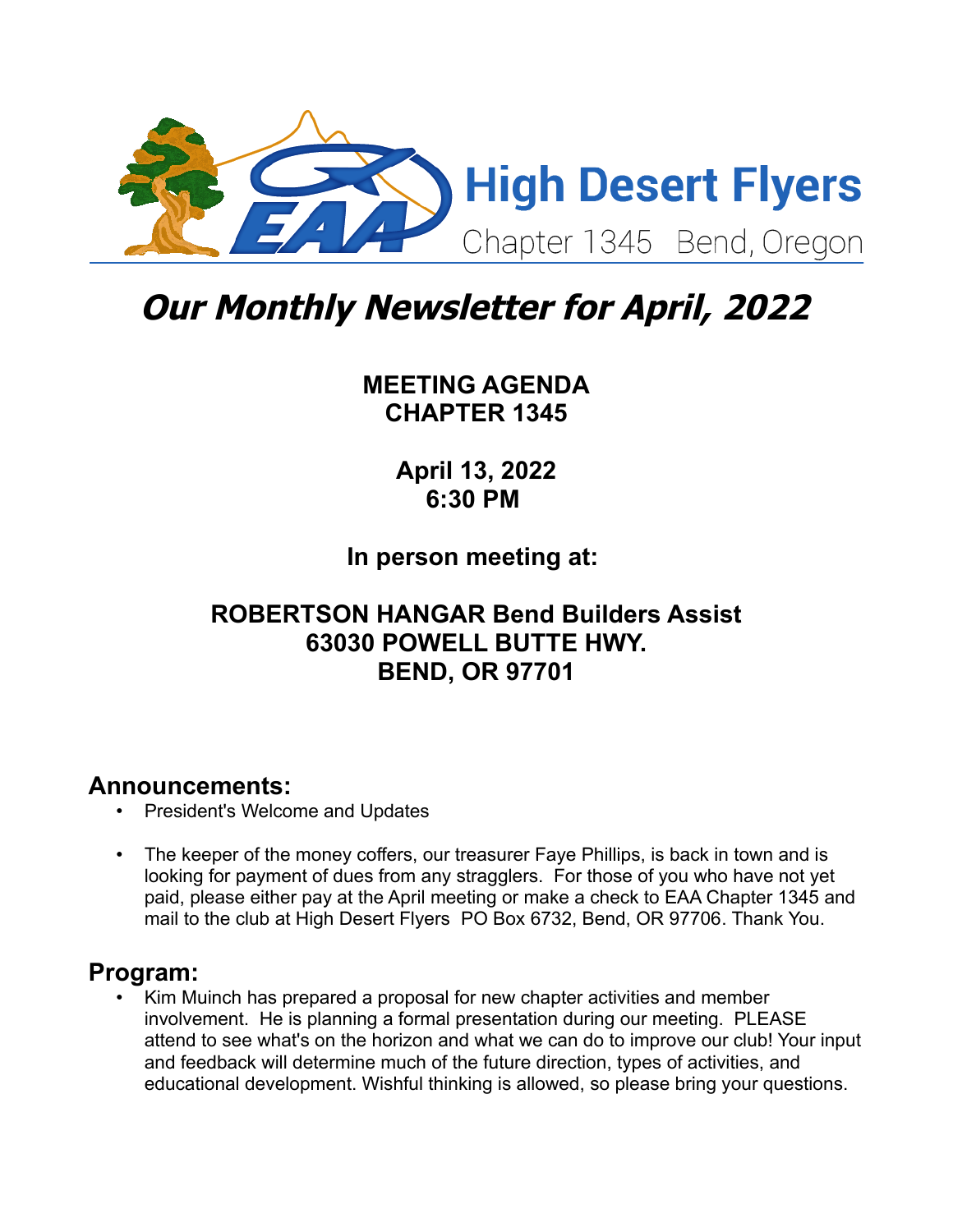## **Committee Reports and Updates:**

• Committee Updates below

# **Let's Eat!:**

• As always, fresh BBQ hamburgers and hot dogs will be cooked and served by Mike Robertson. Your meal is cooked to order per Mike! A donation of \$5.00 is greatly appreciated. "Dinner Service" begins at 6 PM. A drink is included. Bring your appetite and enjoy the short social service!

### **Out and about:**

• Oregon Pilot Association members are usually on-site to answer questions about the monthly fly-outs. Read about Gary and the gang in the March Fly-Out Group adventure below.

### **Around the Pattern:**

• This month's commentary from our local BDN airport manager Tracy Williams provides information about the future of BDN airport, improvements and/or construction, and current operations. See her report below.

# **Odds and Ends:**

• Informational contributions from members can be found in this titled section below. Newsworthy articles and/or events regarding club interest may be submitted for posting in the newsletter.

### **Coming Soon:**

• A new **Chapter Items For Sale** section will soon be added to the newsletter and our chapter website. Articles will be limited to aircraft and parts, accessories, and services. Postings will be verified and edited, if needed, prior to publishing in the newsletter. Limited to club members only.

### **Club Member Photos:**

- The chapter web site now has a member photo section. If you will send me an email with a cell phone photo attachment of you standing next to your airplane, I will post this on our website.
- If you don't have an airplane, we can do individual or group photos shots at our events or hangar meetings.
- Email to Steve Gette, Chapter1345 Webmaster sgetteman@q.com

# **Next Meeting:**

• Wednesday, April 13, 2022 6:30 PM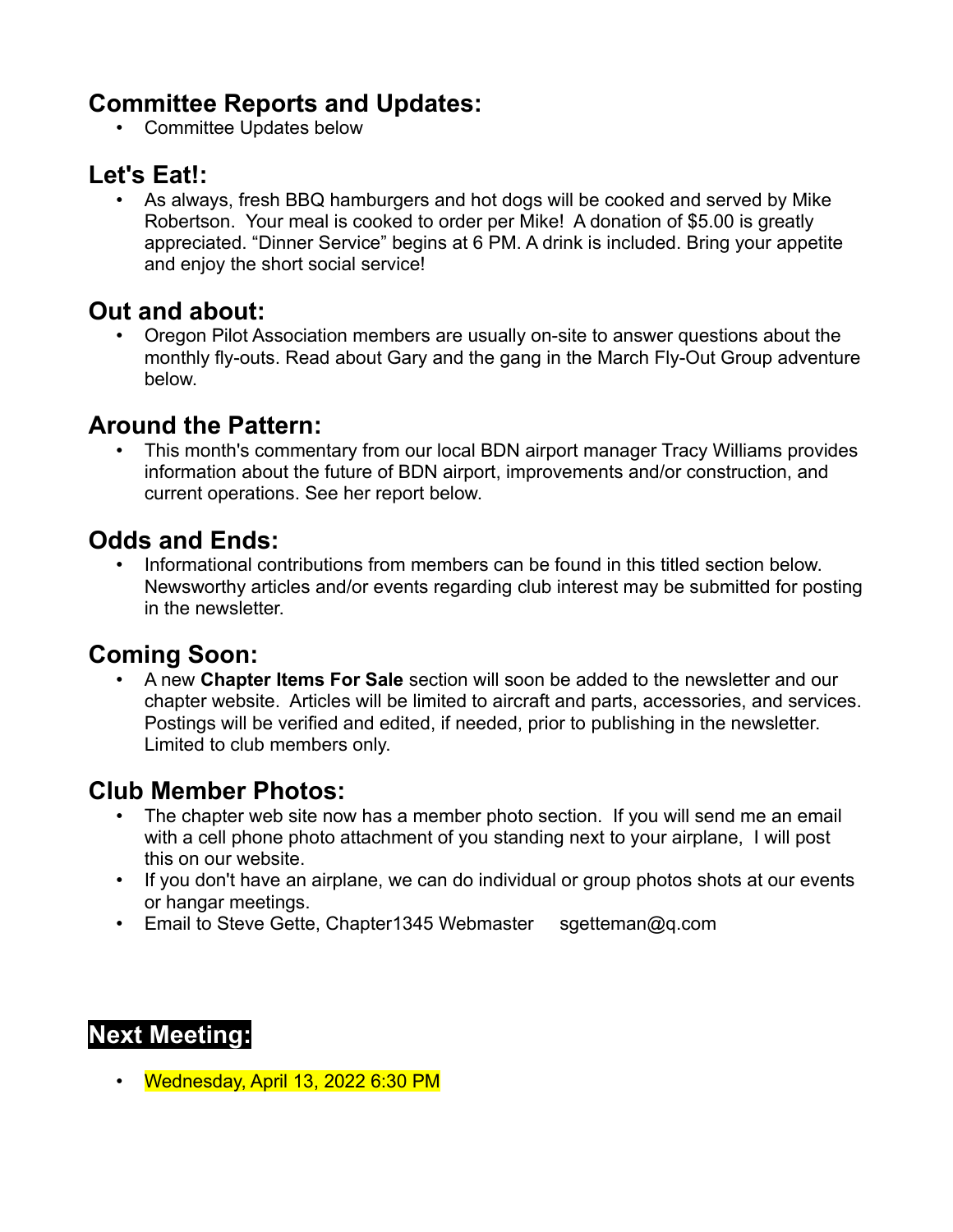# *SECRETARY'S REPORT*

EAA Chapter 1345 Monthly meeting minutes March 9, 2022

After a gourmet meal service, Mike opened the meeting at 6:30PM.

This month's guest speaker was Jay Bunning, chief instructor at Leading Edge. Jay gave a detailed presentation on helicopter training in Bend. He talked about their students, the school, and how they operate in the BDN traffic pattern. It was very informative and gave us all a better perspective on what we might expect while flying in the area.

We had updates from our two Ray Scholarship recipients Gabriella and Preston. Each is progressing in their own way and as time permits. Read more about them below.

Club officers were again introduced and each provided comments about their respective areas.

Miles Lundgren gave us a detailed heads-up on the upcoming Young Eagles events. Two events are planned for this year.

Meeting adjourned at 8:15.

Respectfully submitted in absence of Jeff Stolatz, Chapter Secretary

Steve Gette Chapter Webmaster

### *TREASURER'S REPORT*

I'm in process of setting up our new bank accounts. We changed banks and accounts, officers, authorities, check books, and will need to prepare new supporting forms as needed. I was traveling during the winter and have just returned. I'll prepare a detailed statement for inclusion in our next newsletter.

Faye Phillips, Treasurer

### *COMMITTEE/GROUP REPORTS*

#### **Program Committee**

• Featured speaker Kim Muinch on club activities.

Chris Wallace, Program Committee Chair/VP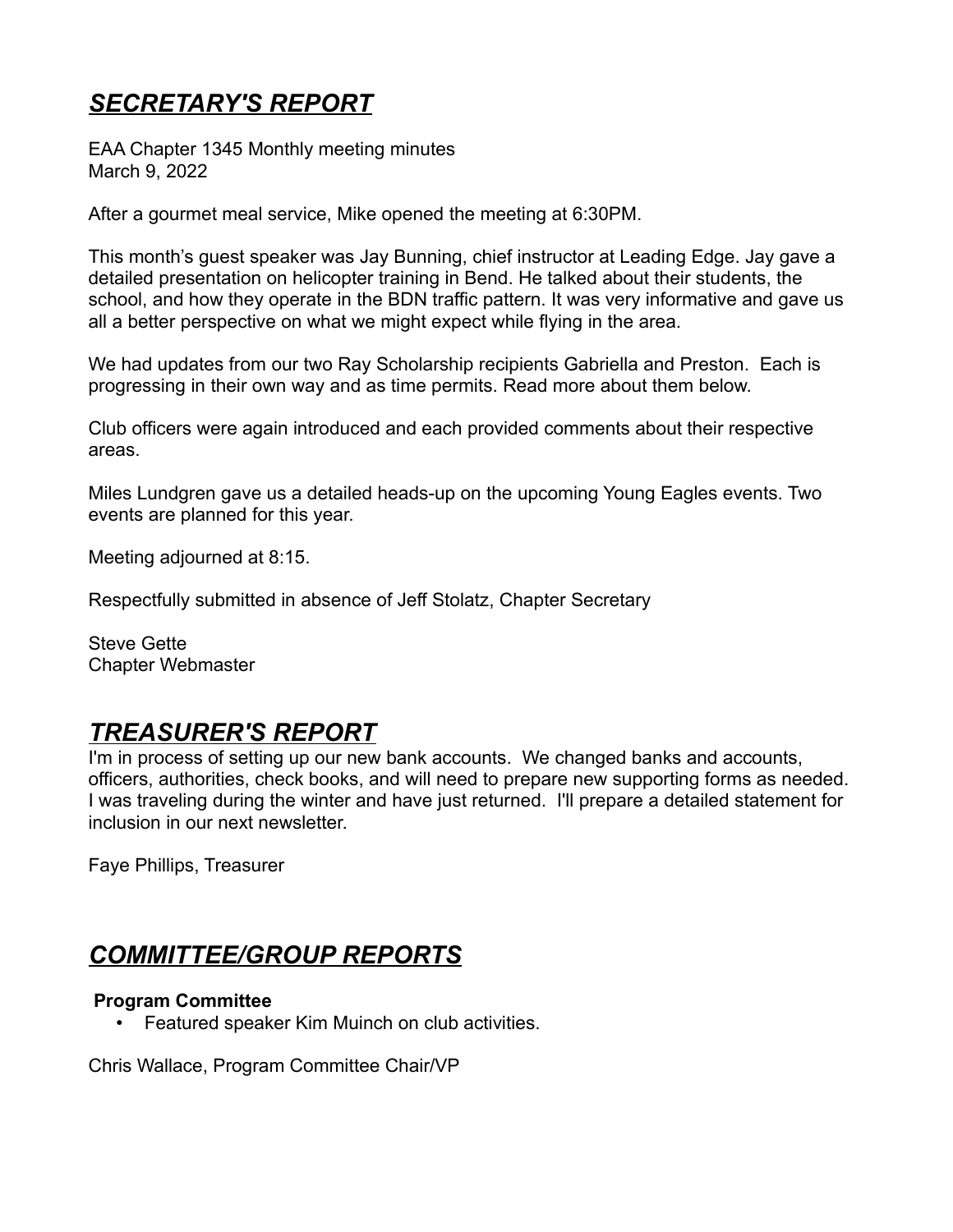#### **Builders Group**



As for chapter build projects, parts have begun arriving for the RV12, so Terry has rekindled progress on priority service bulletins. Mike Robertson has a draft ad for the Kitfox and will be posting it soon to Barnstormers.

Terry Riessen, Builder's Group

#### **Scholarship Committee**

• Our two Ray Scholarship award recipients Gabriella Favia and Preston Garibay continue on their flight training journey. Congratulations on their progress thus far. Following are updates in their own words:

#### *Gabriella:*

I haven't really had a lot of time to fly this month. Overall, I've gone up once since the 1st and it was on a day where the cloud cover was nearly pattern altitude and the sky decided to pour down rain. The wind was a little feisty, but nothing I couldn't handle. I don't often get to fly in more unique weather conditions, so I really appreciated being able to have that experience. The pattern is basic procedure at this point, so I go around a few laps, minding the lower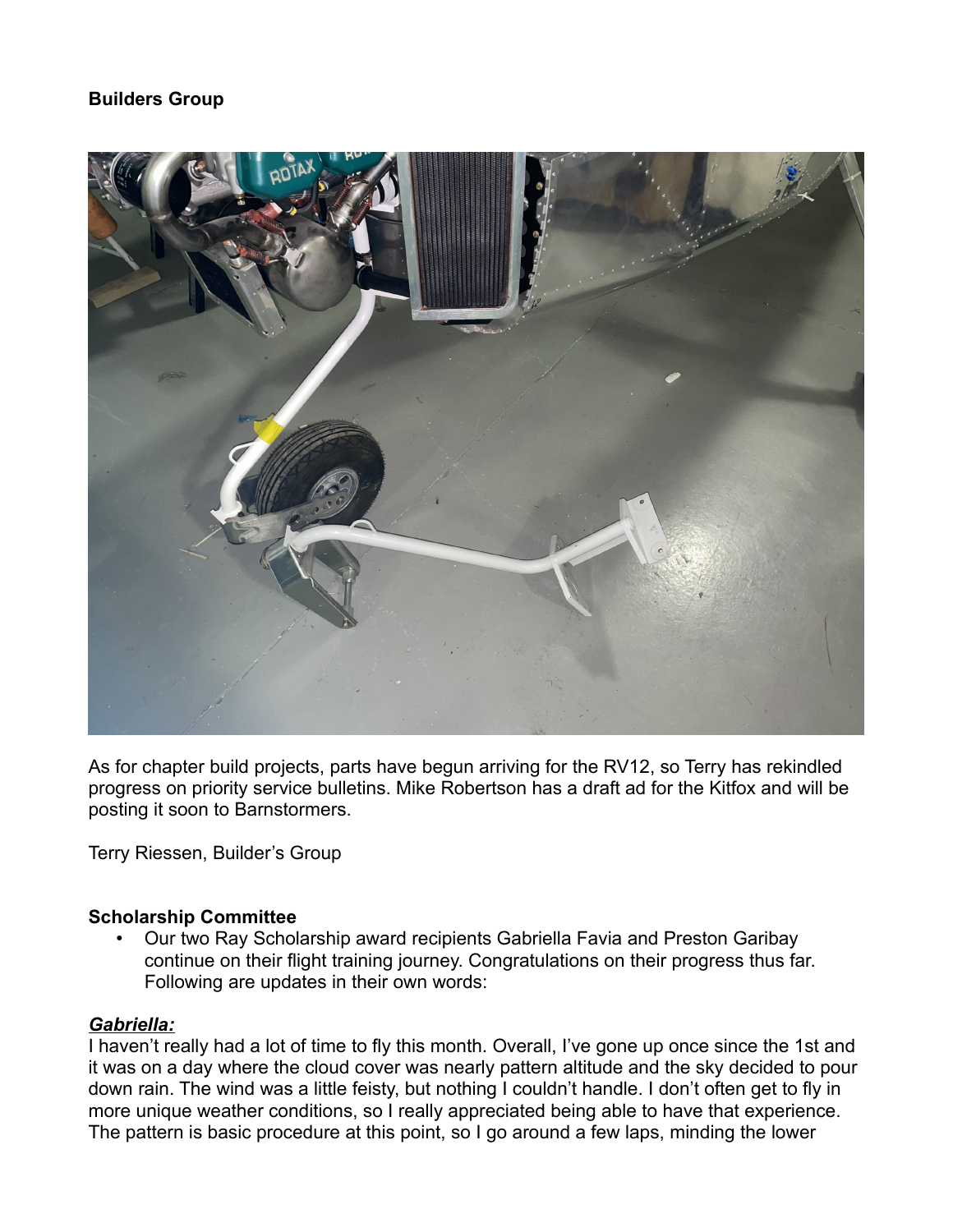clouds and crabbing into the wind. Each time I came around to land, the clouds got lower and lower, to the point I was nearly flying through them. I took that as my signal to make my final stop, easy on the brakes to avoid hydroplaning. For the short amount of time I was able to fly, I noticed that I had learned a lot from my practice, and had definitely improved in my routine as well as noticing my mistakes.

#### *Preston:*

I haven't flown much this past month. Although, I did do my last required dual cross country up to The Dalles. We were going to fly out to Burns but the winds were high so we decided to go up to The Dalles. The flight up was great and seeing new scenery was really fun. When we got there it was warm and sunny with calm winds. My instructor also taught me how to pump my own gas while we were there. On the way back down we did a touch and go at Lake Billy Chinook Airport and practiced some slips then flew back into Bend. As of now, I am focusing on getting my written test done. My goal is to get it done before the end of the month.

#### **Chapter Membership Report**

- We added two new members to the chapter last month.
- If you have not yet paid your 2022 club dues **PLEASE** submit a check to me via our club postal address or you may pay with a check or cash at the monthly meeting.
- **DUES:** \$25 for individual membership \$40 for family membership.

Make checks out to: EAA Chapter 1345 Mail to: PO Box 6732 Bend, OR 97706

Faye Phillips, Membership Chair (C) 541-480-2945 fayephil@gmail.com

#### **Young Eagles/Eagles**

Planning for the Young Eagles and Eagles event is progressing. EAA1345's YE/E event has been scheduled for **June 18, 2022 at 8:00am**. Feel free to tell young people and adults in your life who are interested in aviation to save the date and look forward to forthcoming information. You are welcome to share my contact information with community members as well

As mentioned at the March meeting, I need support to help plan this event. I need 1 volunteer to handle each of 3 aspects of this event:

- national EAA lead (complete the insurance application form, get logbooks and certificates for passengers)
- local EAA chapter lead (making a list of pilot volunteers and planes, event planning such as tents, tables, whiteboard)
- passenger/guardian lead (creating a passenger list, directing people to online registration, printing/distributing paper registrations)

Please contact me if you have interest in helping out with one of these 3 positions.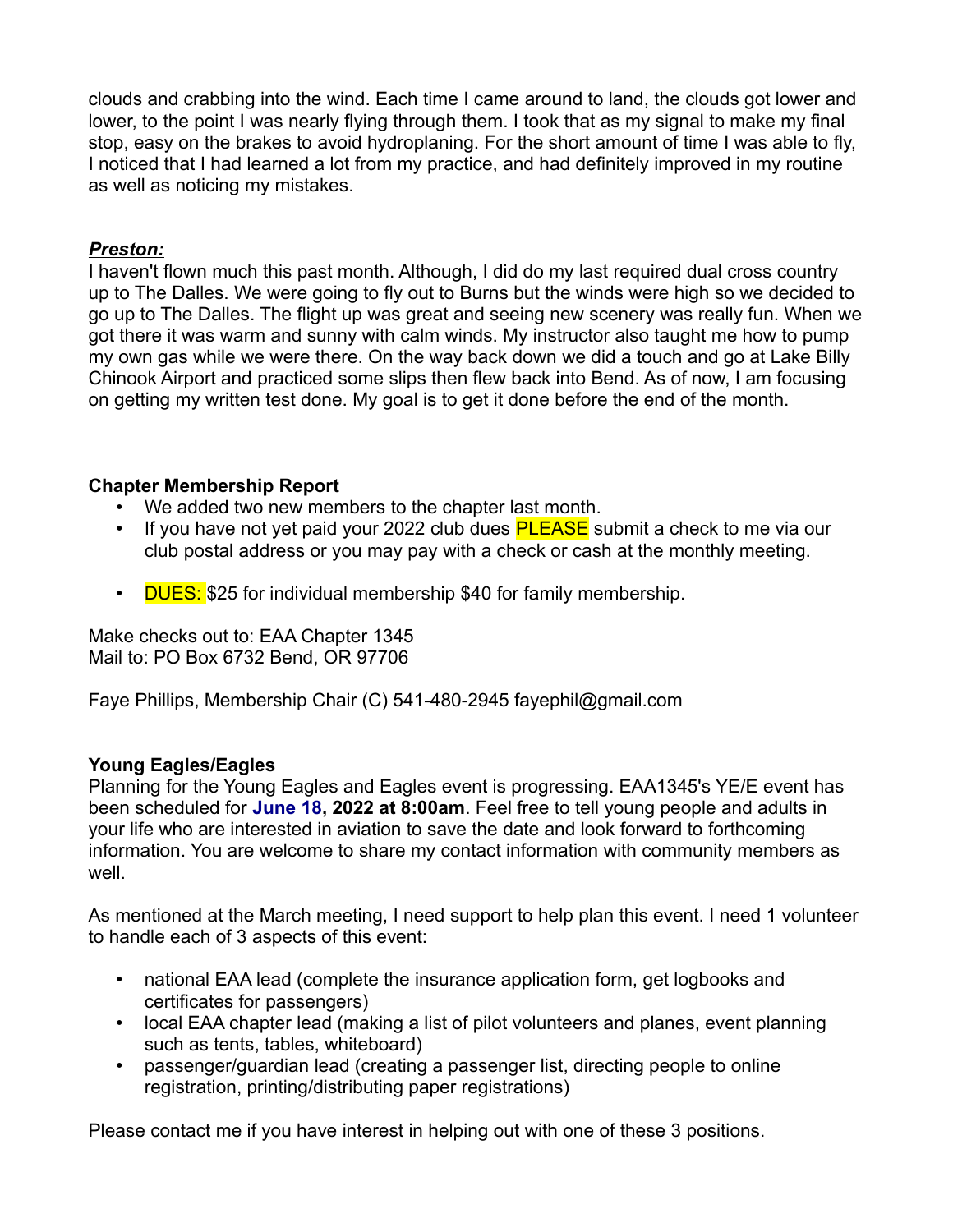Also, please contact me ASAP if you'd like to volunteer to fly passengers. Airworthy planes in the experimental and certified category are both allowed. The event is 11 weeks from the publishing of this newsletter. At the chapter meeting on April 13th, I would like to have a solid list of planes and pilots that will be involved in the event and have the 3 volunteer positions filled. I'll tackle as many of the long lead-time tasks as I can before the meeting.

This should be a great event which can really make a difference in people's lives! I'm looking forward to expanding aviation opportunities for our community in Central Oregon.

My contact information is: Miles Lundgren [miles.lundgren@gmail.com](mailto:miles.lundgren@gmail.com) [\(415\) 720-6407](callto:(415)%20720-6407)

#### **Fly-Out Group**

March was filled with good flying weather, but not for our Fly-out day. It was about 4,000 overcast in Bend, and lower in all quadrants. So four of us decided to stay firmly on the ground, and headed over to Jake's Diner for breakfast. As always, the food was good, the company of fellow pilots great. Upon heading out, after stuffing ourselves, it was observed that the weather had continued to degrade, so we congratulated ourselves on our excellent decision making. Hopefully April goes better...

Regards, **Gary** 

#### **Around The Pattern...by Tracy Williams**

I recently met with the Redmond Air Traffic Control Tower Manager. One of the subjects we discussed was the congested airspace in the area. Although many local users are aware of the Seattle Center Notice to Pilots Letter dated 9/24/21, some may not. We agreed it could be useful to remind those that are, and inform those that are not.

#### Following is an excerpt from the Letter:

The Central Oregon airspace and the airports of Redmond Roberts Field (RDM), Bend Municipal (BDN), Prineville(S39) and Madras Municipal (S33) have experienced tremendous growth in traffic over the past few years. The flying community is a diverse mix of flight schools (helicopter and light aircraft), high performance turboprops, firefighting aircraft and a variety of commercial aircraft. Much of the congestion is the result of the number of practice approaches flown on conflicting approaches in VFR and IFR conditions.

Pilots are encouraged to consider use of the following practices:

1. When operating within 15NM of the DSD VORTAC, aircraft should exercise caution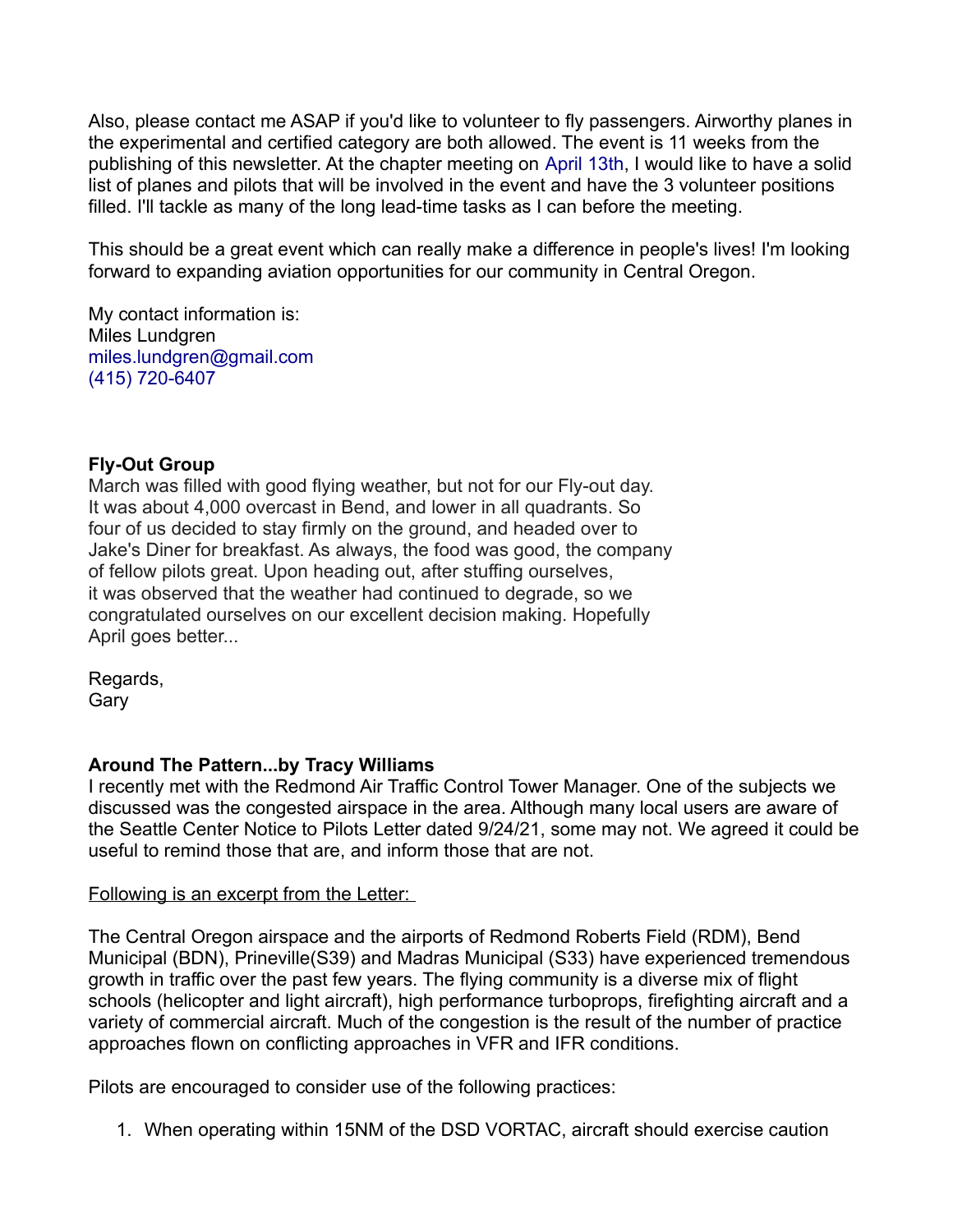and use extra vigilance. Consider using landing lights, rotating beacon and/or navigation lights to be more visible. In VFR conditions, this is an added measure of safety; in marginal VFR conditions (haze and smoke), this could be the difference between a controlled aircraft avoidance and near mid-air collision.

- 2. VFR flight following services.
- 3. For ADS-B equipped aircraft flying VFR within 25 miles of the DSD VORTAC, Seattle Center encourages pilots to broadcast ADS-B Flight ID at all times, squawk 1237 and monitor frequency 126.15. Squawking 1237 while broadcasting Flight ID will force the display of your call sign onto the controller's radar display. This allows ATC to potentially call traffic in the blind or ask your intentions when you are maneuvering in the area.
- 4. VFR aircraft should maintain an appropriate VFR altitude for direction of flight. Use caution changing altitudes and use clearing turns prior to maneuvering your aircraft.
- 5. Consider practice holds on radials away from congested areas and particularly away from the DSD VOR.
- 6. Remain aware of the runway in use at the Redmond Airport. ATIS on 119.025. Aircraft operating in the vicinity of final approach courses, have led to numerous aircraft having to execute a missed approach.

Thanks for reading and please fly safe!

Tracy Williams, A.A.E. Bend Municipal Airport Manager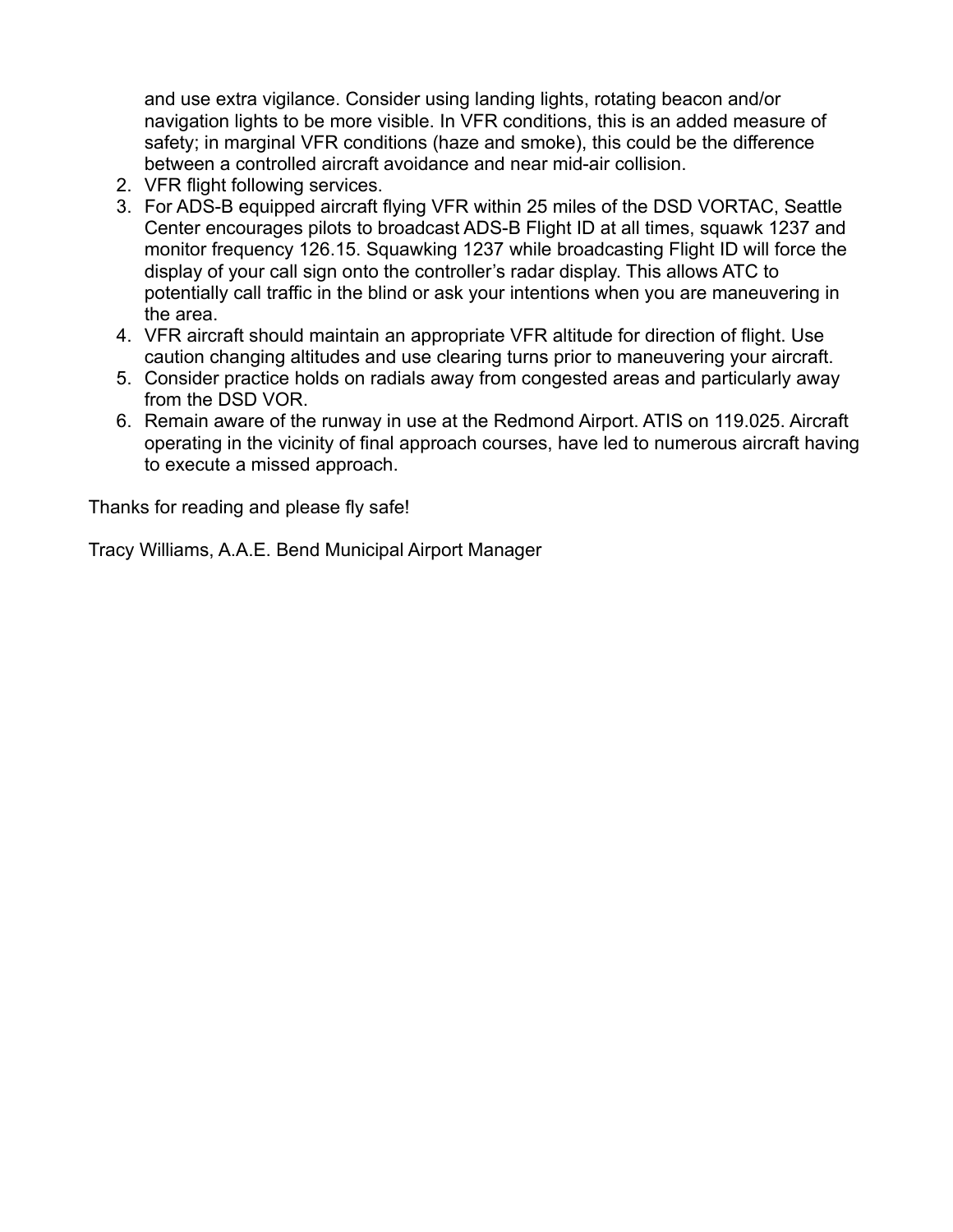#### **Flying Club**



The Deschutes Flying Club is in final stages of formation. I just got to fly the Club plane for the second time this week, with Matthew Phillips CFI II. Matt's been a big help in my transitioning to this newer and more powerful Cessna. This Skyhawk 172N has several nice upgrades to improve the flying experience: two G5 panels, fully functioning Garmin 435 GPS, and the upgraded 180 HP. The plane is hangared in Bend and the planes' owner, Marc, takes great care of this plane. For example, the day I flew Marc came out to check on several bulbs, which he removed and cleaned the contacts.

The three of us working to form the club: Marc, Dan, and myself; have all been pilots for Young Eagles and we all want to continue YE with this plane. We are finalizing the lease agreement and look forward to a public meeting of interested pilots in the near future. In the interim text me at [717 724 7139.](callto:717%20724%207139)

Thomas Wright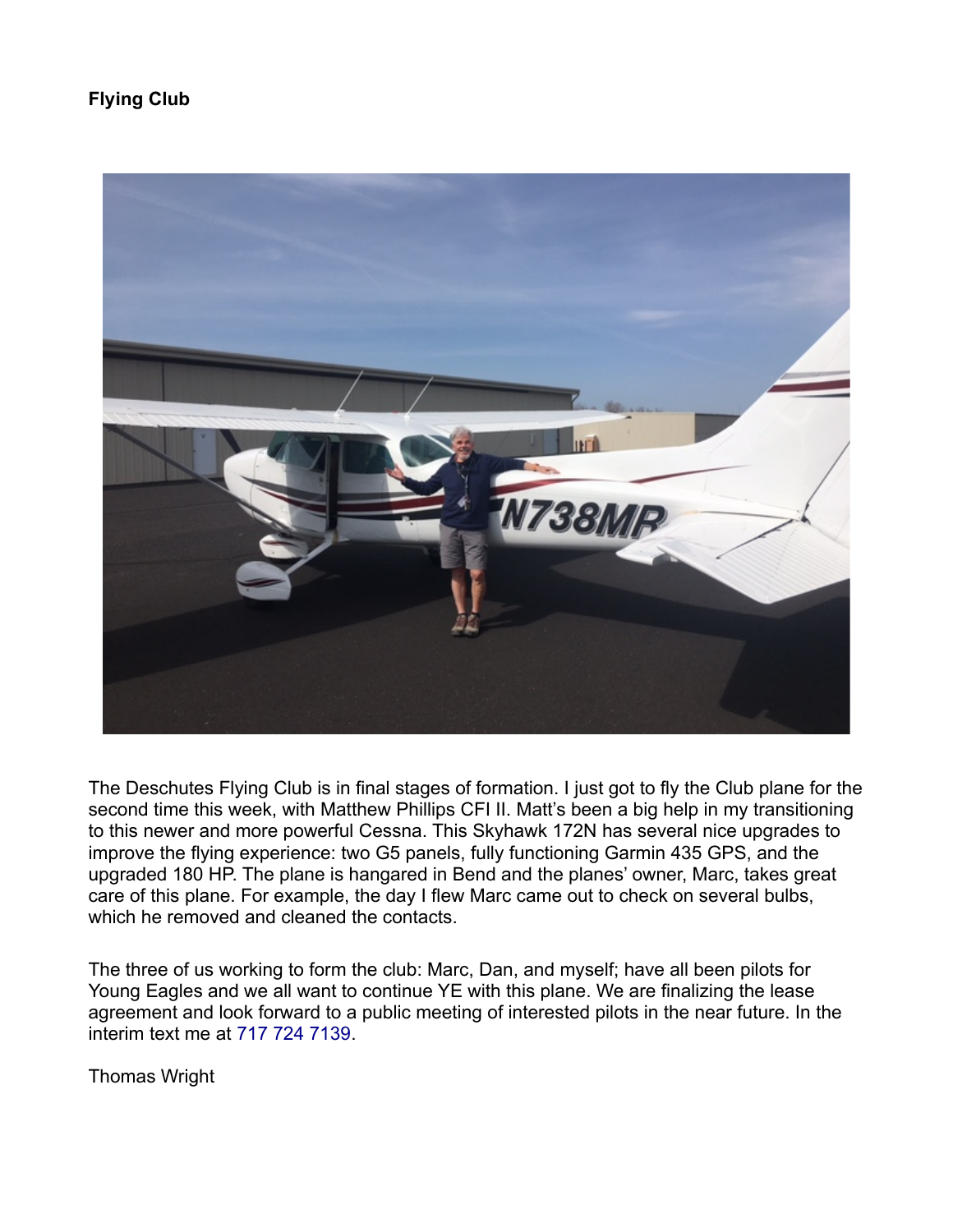#### **Odds and Ends**

#### *Chapter 1345 members answer the call!*

On March 18, Thomas Blanton of Atlanta, GA posted on the EAA Chapter 1345 Facebook page a request for help with disassembling a Glastar for transport in a trailer back to Georgia. It was an impromptu request as Thomas needed to remove the wings and tail in order to fit into the trailer. He bought the airplane off Craigslist, flew to Bend on Friday, rented a moving van, and planned to drive back to Georgia on Sunday. Unfortunately, he didn't have any help. So, after a suggestion by the previous local owner, Thomas posted a request for help on our Facebook site. Turns out the aircraft was located at the Bend airport just a few hangars south of the restaurant. Luckily for Thomas, club members Chris Wallace and Steve Gette were available to offer a hand for the disassembly. It was a great experience especially for Chris who recently ordered a new kit plane.

#### *Air Traffic Control – Customer Service Survey*

Serco Inc. is a federal government contractor providing air traffic control services at 60 Federal Aviation Administration (FAA) Contract Towers (FCTs), a Remote Air Traffic Control Tower and Ramp Control Tower. In fact, Serco Inc. along with our parent company Serco Group is the largest non-government provider of Air Traffic Control (ATC) services in the world. It is our goal to promote the development of aviation and provide safe, efficient and courteous service to our customers and users of our services (pilots, airports, FBOs, etc.).

As part of our ongoing efforts to improve service delivery, we are asking you to provide us with feedback by completing our online survey. **Your responses are very important to us.** They will assist us in evaluating the job we are doing, allowing us to acknowledge employees who are doing an excellent job, and giving us the opportunity to address areas that need improvement. I appreciate your feedback and thank you in advance for your time and effort.

David J. McCann Director of Aviation

**Take the survey at:** [https://towersurvey.serco-na.com](https://towersurvey.serco-na.com/)

### **VFR Pilots Take Note:**

How's your navigation skills? Instruments have come a long way, but way back when......Check this out! <https://www.youtube.com/watch?v=-DfzbnW2DTI>

### **Bend Airport KBDN Web Cam:**

Check out the courtesy views from the Friends of the Bend Airport cameras: <https://friendsofbendairport.com/web-cams/>